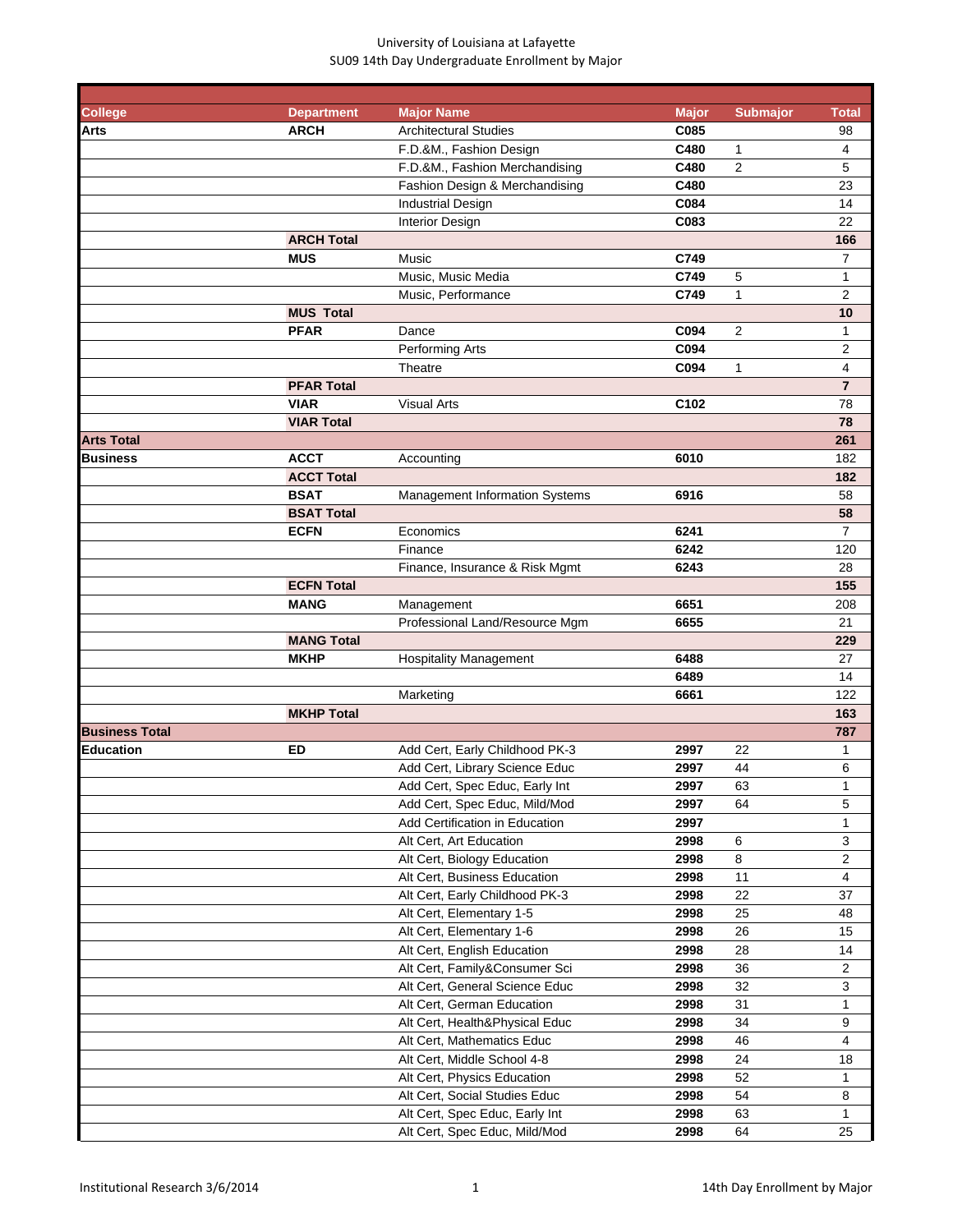|                              |                   | Alt Cert, Speech Education     | 2998 | 66 | $\mathbf{1}$   |
|------------------------------|-------------------|--------------------------------|------|----|----------------|
|                              |                   | Alt Cert, Vocal Music Educ     | 2998 | 50 | 1              |
|                              |                   | Alt Certification in Education | 2998 |    | 50             |
|                              |                   | <b>Education Interim</b>       | 2010 |    | 3              |
|                              | <b>ED</b> Total   |                                |      |    | 264            |
|                              | <b>EDCI</b>       | Agriculture Educ - Grades 6-12 | 2312 |    | 2              |
|                              |                   | Art Education - Grades K-12    | 2073 |    | 8              |
|                              |                   | Biology Education Grades 6-12  | 2112 |    | 9              |
|                              |                   | Business Educ - Grades 6-12    | 2140 |    | 5              |
|                              |                   | Chemistry Educ - Grades 6-12   | 2161 |    | 3              |
|                              |                   | Early Childhood - Grades PK-3  | 2260 |    | 112            |
|                              |                   | Elementary Educ - Grades 1-5   | 2311 |    | 81             |
|                              |                   | Elementary Educ - Grades 1-6   | 2264 |    | 1              |
|                              |                   | English Education- Grades 6-12 | 2301 |    | 26             |
|                              |                   | Family&Consumer Sci Ed Gr 6-12 | 2315 |    | 2              |
|                              |                   | Instrumental Music Ed- Gr K-12 | 2744 |    | 5              |
|                              |                   | Mathematics Educ - Grades 6-12 | 2670 |    | 19             |
|                              |                   | Middle School - Grades 4-8     | 2265 |    | 19             |
|                              |                   | Physics Education- Grades 6-12 | 2830 |    | 1              |
|                              |                   | Sec Educ, Art Education 7-12   | 2375 | 6  | 1              |
|                              |                   | Social Studies Educ - Gr 6-12  | 2920 |    | 23             |
|                              |                   | Spanish Lang Educ Grades 6-12  | 2348 |    | $\overline{c}$ |
|                              |                   | Spec Educ Early Intervention   | 2263 |    | 2              |
|                              |                   | Spec Educ, Early Interventst   | 2372 | 62 | 1              |
|                              |                   | Special Education MM - Gr 1-12 | 2376 |    | $\overline{7}$ |
|                              |                   | Speech Education - Grades 6-12 | 2961 |    | 3              |
|                              |                   | Vocal Music Educ - Grades K-12 | 2746 |    | 3              |
|                              | <b>EDCI Total</b> |                                |      |    | 335            |
|                              | <b>KNES</b>       | <b>Athletic Training</b>       | 2473 |    | 26             |
|                              |                   | Kinesiology - Grades K-12      | 2474 |    | 30             |
|                              |                   | Kinesiology, Exercise Science  | 2474 | 5  | 138            |
|                              |                   | Kinesiology, Hlth Promotion    | 2474 | 10 | 19             |
|                              |                   | Kinesiology, Sports Management | 2474 | 20 | 33             |
|                              | <b>KNES Total</b> |                                |      |    | 246            |
| <b>Education Total</b>       |                   |                                |      |    | 845            |
| Engineering                  | <b>CHEE</b>       | <b>Chemical Engineering</b>    | 4170 |    | 49             |
|                              | <b>CHEE Total</b> |                                |      |    | 49             |
|                              | <b>CIVE</b>       | Civil Engineering              | 4180 |    | 45             |
|                              | <b>CIVE Total</b> |                                |      |    | 45             |
|                              | <b>EECE</b>       | Elec Engr, Computer Engr       | 4281 |    | 28             |
|                              |                   | Elec Engr, Telecomm Engr       | 4283 |    | 6              |
|                              |                   | <b>Electrical Engineering</b>  | 4280 |    | 37             |
|                              | <b>EECE Total</b> |                                |      |    | 71             |
|                              | <b>ITEC</b>       | Industrial Technology          | 4552 |    | 75             |
|                              | <b>ITEC Total</b> |                                |      |    | 75             |
|                              | <b>MCHE</b>       | Mech Engineering, CAD/CAM      | 4681 |    | $\overline{2}$ |
|                              |                   | <b>Mechanical Engineering</b>  | 4680 |    | 101            |
|                              | <b>MCHE Total</b> |                                |      |    | 103            |
|                              | <b>PETE</b>       | Petroleum Engineering          | 4790 |    | 86             |
|                              | <b>PETE Total</b> |                                |      |    | 86             |
| <b>Engineering Total</b>     |                   |                                |      |    | 429            |
| <b>General Studies</b>       | GS                | Gen Studies, Applied Sciences  | G005 |    | 58             |
|                              |                   | Gen Studies, Arts and Human    | G001 |    | 133            |
|                              |                   | Gen Studies, Behavioral Sci    | G003 |    | 98             |
|                              |                   | Gen Studies, Natural Sciences  | G002 |    | $\overline{4}$ |
|                              | <b>GS</b> Total   |                                |      |    | 293            |
| <b>General Studies Total</b> |                   |                                |      |    | 293            |
| <b>Liberal Arts</b>          | <b>CJUS</b>       | <b>Criminal Justice</b>        | H929 |    | 97             |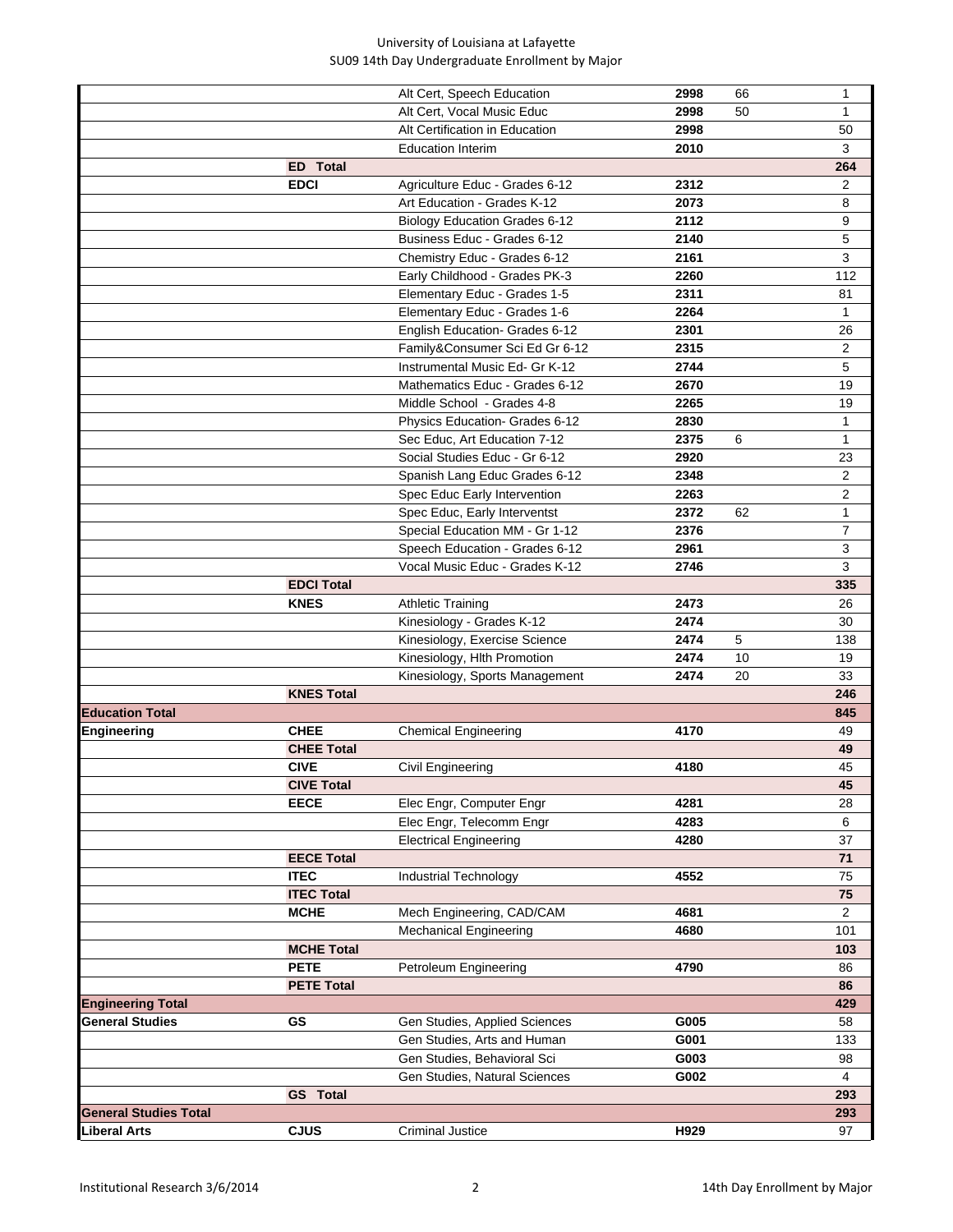|                           | <b>CJUS Total</b> |                                 |             | 97                            |
|---------------------------|-------------------|---------------------------------|-------------|-------------------------------|
|                           | <b>CMCN</b>       | Interprsnl& Org. Communication  | H961        | 15                            |
|                           |                   | Mass Comm-Advertising Sequence  | H962        | 1<br>28                       |
|                           |                   | Mass Comm-Broadcasting Seq      | H962        | $\overline{\mathbf{c}}$<br>39 |
|                           |                   | Mass Comm-Journalism Sequence   | H962        | 3<br>22                       |
|                           |                   | <b>Mass Communication</b>       | H962        | 3                             |
|                           |                   | <b>Public Relations</b>         | H965        | 65                            |
|                           | <b>CMCN Total</b> |                                 |             | 172                           |
|                           | <b>CODI</b>       | Speech Pathology and Audiology  | H963        | 51                            |
|                           | <b>CODI Total</b> |                                 |             | 51                            |
|                           | <b>ENGL</b>       | English                         | H301        | 60                            |
|                           | <b>ENGL Total</b> |                                 |             | 60                            |
|                           | <b>FORL</b>       | Modern Languages                | H345        | 1                             |
|                           |                   | Modern Languages, French        | H345        | $\overline{\mathbf{c}}$<br>1  |
|                           |                   | Modern Languages, Spanish       | H345        | 3<br>$\mathbf{2}$             |
|                           | <b>FORL Total</b> |                                 |             | 5                             |
|                           | <b>HIGE</b>       | History                         | H501        | 41                            |
|                           | <b>HIGE Total</b> |                                 |             | 41                            |
|                           | LA                | <b>Undeclared Liberal Arts</b>  | H009        | 13                            |
|                           | <b>LA Total</b>   |                                 |             | 13                            |
|                           | <b>PHIL</b>       | Philosophy                      | H810        | 3                             |
|                           | <b>PHIL Total</b> |                                 |             | 3                             |
|                           | <b>POLS</b>       | <b>International Relations</b>  | H921        | 2<br>6                        |
|                           |                   | <b>Political Science</b>        | H921        | 31                            |
|                           |                   | Political Science - Pre-Law     | H921        | 29<br>$\mathbf{1}$            |
|                           | <b>POLS Total</b> |                                 |             | 66                            |
|                           | <b>PSYC</b>       | Psychology                      | H870        | 153                           |
|                           | <b>PSYC Total</b> |                                 |             | 153                           |
|                           | <b>SOCI</b>       | Anthropology                    | H924        | 11                            |
|                           |                   | <b>Child and Family Studies</b> | H481        | 54                            |
|                           |                   | Sociology                       | H925        | 59                            |
|                           | <b>SOCI Total</b> |                                 |             | 124                           |
| <b>Liberal Arts Total</b> |                   |                                 |             | 785                           |
| <b>Nursing</b>            | <b>ALHP</b>       | Dental Hygiene                  | 5772        | 18                            |
|                           |                   | <b>Dietetics</b>                | 5486        | 14                            |
|                           | <b>ALHP Total</b> |                                 |             | 32                            |
|                           | <b>BSN</b>        | Mobility in Nursing Education   | 5770        | $\mathbf{1}$<br>10            |
|                           |                   | Nursing                         | 5770        | 318                           |
|                           |                   | Nursing, Accelerated Option     | 5770        | $\overline{2}$<br>1           |
|                           | <b>BSN Total</b>  |                                 |             | 329                           |
| <b>Nursing Total</b>      |                   |                                 |             | 361                           |
| Sciences                  | <b>BIOL</b>       | Biology                         | S117        | 175                           |
|                           |                   | Microbiology                    | S721        | 13                            |
|                           |                   | Pre-Med Tech, Transfer Program  | S727        | $\overline{2}$                |
|                           |                   | Resource Biology/Biodiversity   | S118        | 10                            |
|                           | <b>BIOL Total</b> |                                 |             | 200                           |
|                           | <b>CHEM</b>       | Chemistry                       | S161        | 20                            |
|                           |                   | Pre-Pharmacy Two Year Transfer  | S162        | 20                            |
|                           | <b>CHEM Total</b> |                                 |             | 40                            |
|                           | <b>CMPS</b>       | <b>Computer Science</b>         | S191        | 77                            |
|                           | <b>CMPS Total</b> |                                 |             | 77                            |
|                           | <b>GEOL</b>       | Geology                         | S410        | 45                            |
|                           | <b>GEOL Total</b> |                                 |             | 45                            |
|                           | <b>HIM</b>        | Health Information Management   | S728        | 50                            |
|                           | <b>HIM Total</b>  |                                 |             | 50                            |
|                           | <b>MATH</b>       | Mathematics                     | S671        | 10                            |
|                           | <b>MATH Total</b> |                                 |             | $10$                          |
|                           | <b>PHYS</b>       | Physics                         | <b>S830</b> | 6                             |
|                           |                   |                                 |             |                               |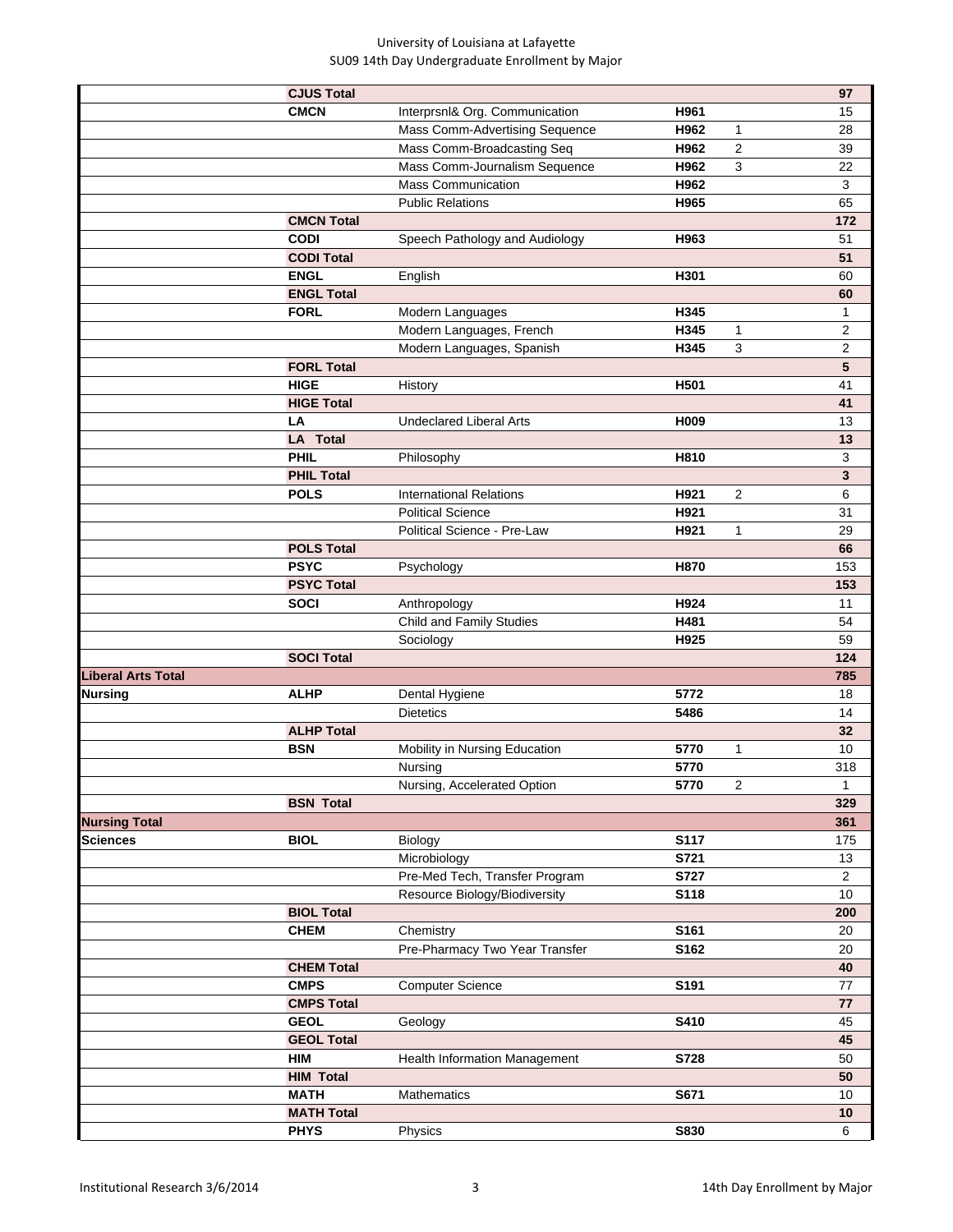|                                 | <b>PHYS Total</b> |                                |                  |                | 6              |
|---------------------------------|-------------------|--------------------------------|------------------|----------------|----------------|
|                                 | <b>RRES</b>       | Agribusiness, Concentration    | S128             | 1              | 6              |
|                                 |                   | Animal Science, Concentration  | S <sub>128</sub> | 2              | 15             |
|                                 |                   | Environmental & Sustainable Re | S034             |                | 4              |
|                                 |                   | Landscape& Horticulture Mgmt   | S128             | 4              | 4              |
|                                 |                   | Nat. Resources&Envir Quality   | S034             | 1              | 8              |
|                                 |                   | Plant Science, Concentration   | S128             | 3              | 1              |
|                                 |                   | Pre Vet Two Year Transfer      | S063             |                | 5              |
|                                 |                   | Res Conservation&Comm Sustain  | S034             | $\overline{2}$ | 1              |
|                                 |                   | Sustainable Agriculture        | S128             |                | 1              |
|                                 | <b>RRES Total</b> |                                |                  |                | 45             |
|                                 | <b>SI</b>         | <b>Undeclared Science</b>      | S009             |                | $\overline{7}$ |
|                                 | SI Total          |                                |                  |                | $\overline{7}$ |
| <b>Sciences Total</b>           |                   |                                |                  |                | 480            |
| <b>University College</b>       | UC                | Doors Program                  | 7008             |                | 23             |
|                                 |                   | High School - Dual Enrollment  | 7012             |                | 8              |
|                                 |                   | High School - Special Students | 7011             |                | 11             |
|                                 |                   | Non-ULL Cross Enrollment       | 7100             |                | $\overline{2}$ |
|                                 |                   | Post Baccalaureate             | 7001             |                | 26             |
|                                 |                   | Special Non Degree Undergrad   | 7000             |                | $\overline{2}$ |
|                                 |                   | <b>Summer Visitor</b>          | 7003             |                | 106            |
|                                 |                   | <b>Visiting Student</b>        | 7004             |                | $\overline{2}$ |
|                                 | <b>UC</b> Total   |                                |                  |                | 180            |
| <b>University College Total</b> |                   |                                |                  |                | 180            |
| <b>Grand Total</b>              |                   |                                |                  |                | 4421           |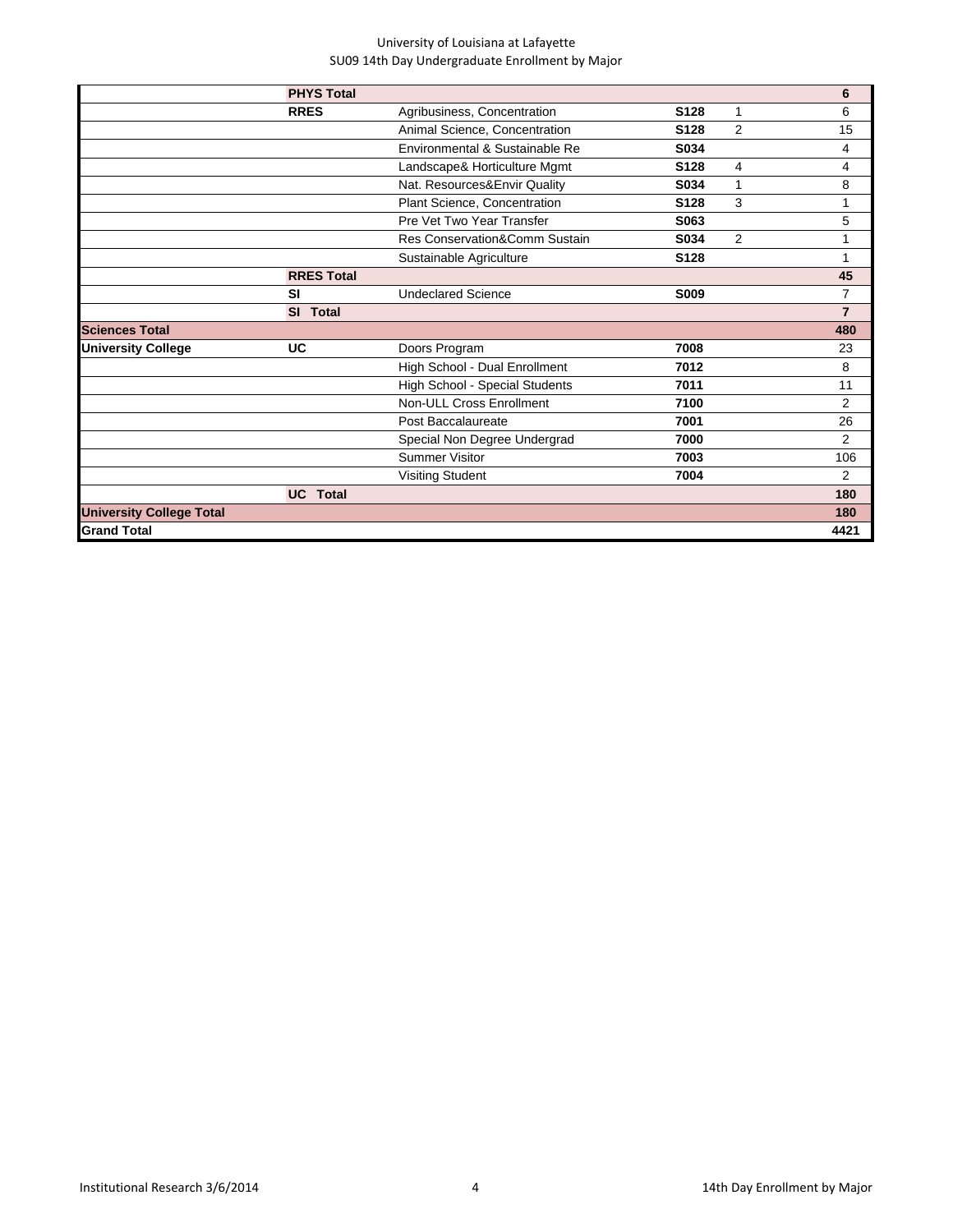| <b>College</b>               | <b>Department</b> | <b>Major Name</b>                 | <b>Major</b> | <b>Submajor</b> | <b>Total</b>   |
|------------------------------|-------------------|-----------------------------------|--------------|-----------------|----------------|
| Arts                         | <b>ARCH</b>       | Architecture                      | 8085         |                 | 13             |
|                              | <b>ARCH Total</b> |                                   |              |                 | 13             |
|                              | <b>MUS</b>        | Music                             | 8746         |                 | 3              |
|                              | <b>MUS Total</b>  |                                   |              |                 | 3              |
| <b>Arts Total</b>            |                   |                                   |              |                 | 16             |
| <b>Business</b>              | <b>MBA</b>        | <b>Health Care Administration</b> | 8121         |                 | 13             |
|                              |                   | <b>Masters of Business Admin</b>  | 8120         |                 | 62             |
|                              | <b>MBA Total</b>  |                                   |              |                 | 75             |
| <b>Business Total</b>        |                   |                                   |              |                 | 75             |
| <b>Education</b>             | <b>EDCI</b>       | Curriculum and Instruction        | 8377         |                 | 22             |
|                              |                   | <b>Education of the Gifted</b>    | 8373         |                 | $\mathbf{1}$   |
|                              |                   | <b>Gifted Education</b>           | 8378         |                 | 13             |
|                              | <b>EDCI Total</b> |                                   |              |                 | 36             |
|                              | <b>EDFL</b>       | <b>Educational Leadership</b>     | 8387         |                 | 37             |
|                              |                   | Educational Leadership Ed.D.      | 8389         |                 | 35             |
|                              | <b>EDFL Total</b> |                                   |              |                 | 72             |
|                              |                   |                                   |              |                 |                |
| <b>Education Total</b>       |                   |                                   |              |                 | 108            |
| Engineering                  | <b>CHEE</b>       | Engineering, Chemical Option      | 8172         |                 | 9              |
|                              | <b>CHEE Total</b> |                                   |              |                 | 9              |
|                              | <b>EECE</b>       | <b>Computer Engineering</b>       | 8283         |                 | 3              |
|                              |                   |                                   | 8289         |                 | 5              |
|                              |                   | Telecommunications                | 8284         |                 | 3              |
|                              | <b>EECE Total</b> |                                   |              |                 | 11             |
|                              | <b>EMGT</b>       | <b>Engineering Management</b>     | 8311         |                 | 1              |
|                              | <b>EMGT Total</b> |                                   |              |                 | $\mathbf{1}$   |
|                              | <b>MCHE</b>       | Engineering, Mechanical Opt       | 8682         |                 | 1              |
|                              | <b>MCHE Total</b> |                                   |              |                 | $\mathbf{1}$   |
|                              | <b>PETE</b>       | Engineering, Petroleum Opt        | 8792         |                 | 5              |
|                              | <b>PETE Total</b> |                                   |              |                 | 5              |
| <b>Engineering Total</b>     |                   |                                   |              |                 | 27             |
| <b>Graduate School</b>       | <b>COUE</b>       | <b>Counselor Education</b>        | 8010         |                 | 34             |
|                              | <b>COUE Total</b> |                                   |              |                 | 34             |
|                              | <b>GR</b>         | Entree Program                    | 8001         |                 | 25             |
|                              |                   | Masters Plus 30                   | 8008         |                 | 7              |
|                              |                   | Special Non Degree Graduate       | 8000         |                 | 1              |
|                              | <b>GR</b> Total   |                                   |              |                 | 33             |
| <b>Graduate School Total</b> |                   |                                   |              |                 | 67             |
| Liberal Arts                 | <b>CMCN</b>       | Communication                     | 8961         |                 | 9              |
|                              | <b>CMCN Total</b> |                                   |              |                 | $\overline{9}$ |
|                              | <b>CODI</b>       | Appl Language & Speech Science    | 8969         |                 | 15             |
|                              |                   | Speech Pathology/Audiology        | 8963         |                 | 27             |
|                              |                   |                                   |              |                 | 42             |
|                              | <b>CODI Total</b> |                                   |              |                 |                |
|                              | <b>ENGL</b>       | English                           | 8301         |                 | 14             |
|                              |                   |                                   | 8306         |                 | 19             |
|                              | <b>ENGL Total</b> |                                   |              |                 | 33             |
|                              | <b>FORL</b>       | Francophone Studies               | 8349         |                 | 9              |
|                              |                   | French                            | 8341         |                 | 12             |
|                              | <b>FORL Total</b> |                                   |              |                 | 21             |
|                              | <b>HIGE</b>       | History                           | 8501         |                 | 4              |
|                              | <b>HIGE Total</b> |                                   |              |                 | 4              |
|                              | <b>PSYC</b>       | Psychology                        | 8872         |                 | 20             |
|                              | <b>PSYC Total</b> |                                   |              |                 | 20             |
| <b>Liberal Arts Total</b>    |                   |                                   |              |                 | 129            |
| Nursing                      | <b>MSN</b>        | <b>MSN Adult Health</b>           | 8772         |                 | 10             |
|                              |                   | MSN Adult Psych & Mental Hith     | 8774         |                 | $\overline{2}$ |
|                              | <b>MSN Total</b>  |                                   |              |                 | 12             |
|                              |                   |                                   |              |                 |                |